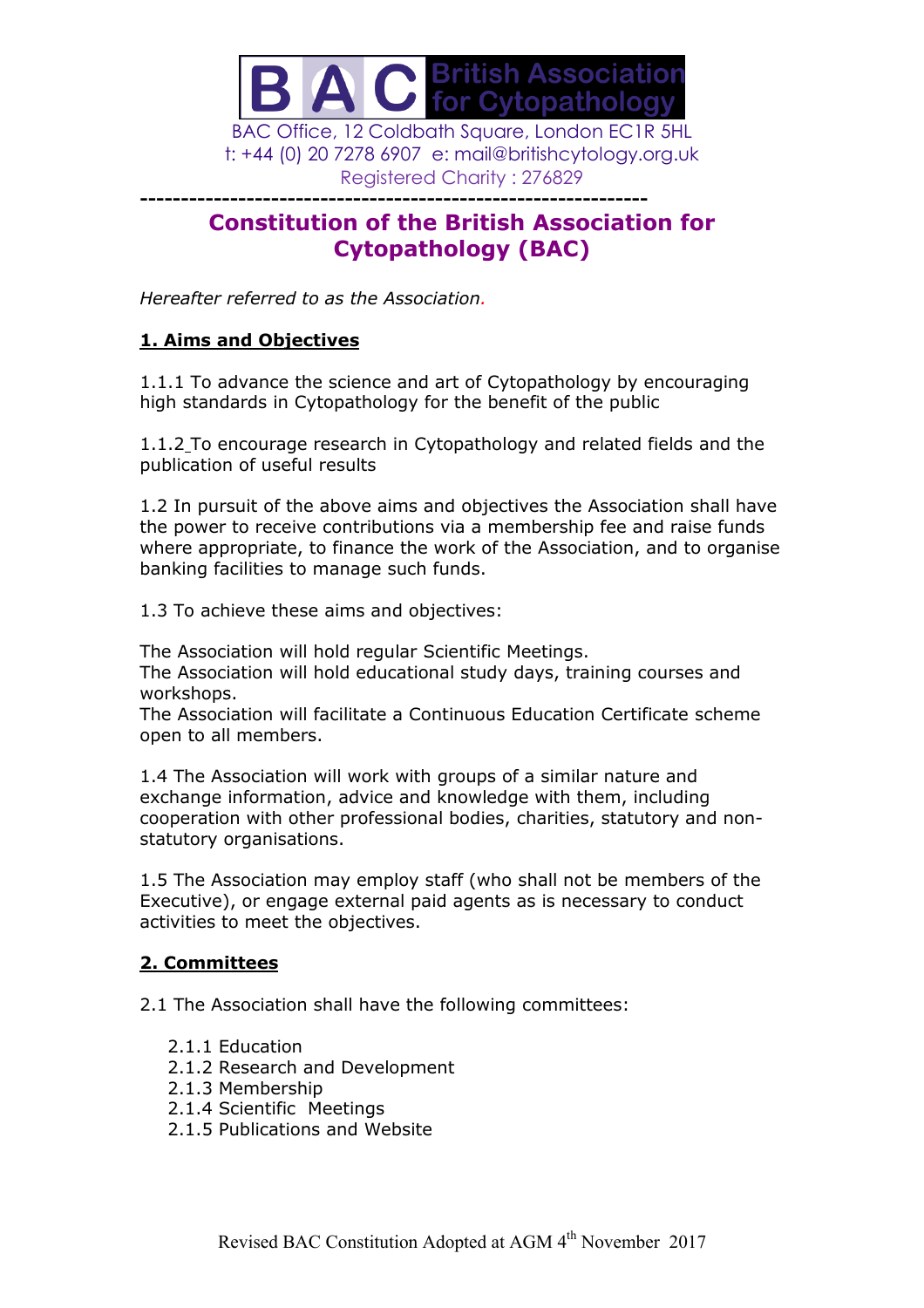

2.2 The Executive may also set up further committees or sub-committees for specific tasks with limited tenures if necessary.

## **3. Membership of the Association**

3.1 Membership shall be open to anyone in the field of cytology or related areas who has an interest in assisting the Association to achieve its aims and is willing to adhere to the rules of the Association.

3.2 Membership of the Association can be refused if it is considered membership would be detrimental to the aims and objectives of the Association.

3.3 Potential members shall have the right to appeal via an independent adjudicator determined by mutual agreement with the Executive.

## **4. Termination of Membership**

4.1 Membership of the Association may be terminated in any of the following ways:

4.1.1By resignation in writing by the member.

4.1.2By default of payment of the annual subscription over a full calendar year.

4.1.3If a member engages in conduct, deemed by the Executive, likely to bring the Association into disrepute.

4.2 Members shall have the right to appeal via an independent adjudicator determined by mutual agreement with the Executive.

## **5. Honorary Membership**

5.1 The Association shall be empowered to elect Honorary Members.

5.2 This is the highest honour that the Association can confer and shall be restricted to those of eminence in the field of cytology or allied subjects.

5.3 Nomination for Honorary Membership shall be made by the Executive for ratification at the Annual General Meeting.

5.4 Honorary members shall not be liable for payment of the annual subscription and they shall have no voting rights.

5.5 Honorary members shall not be members of the Executive.

5.6 Honorary membership shall be for life of the member.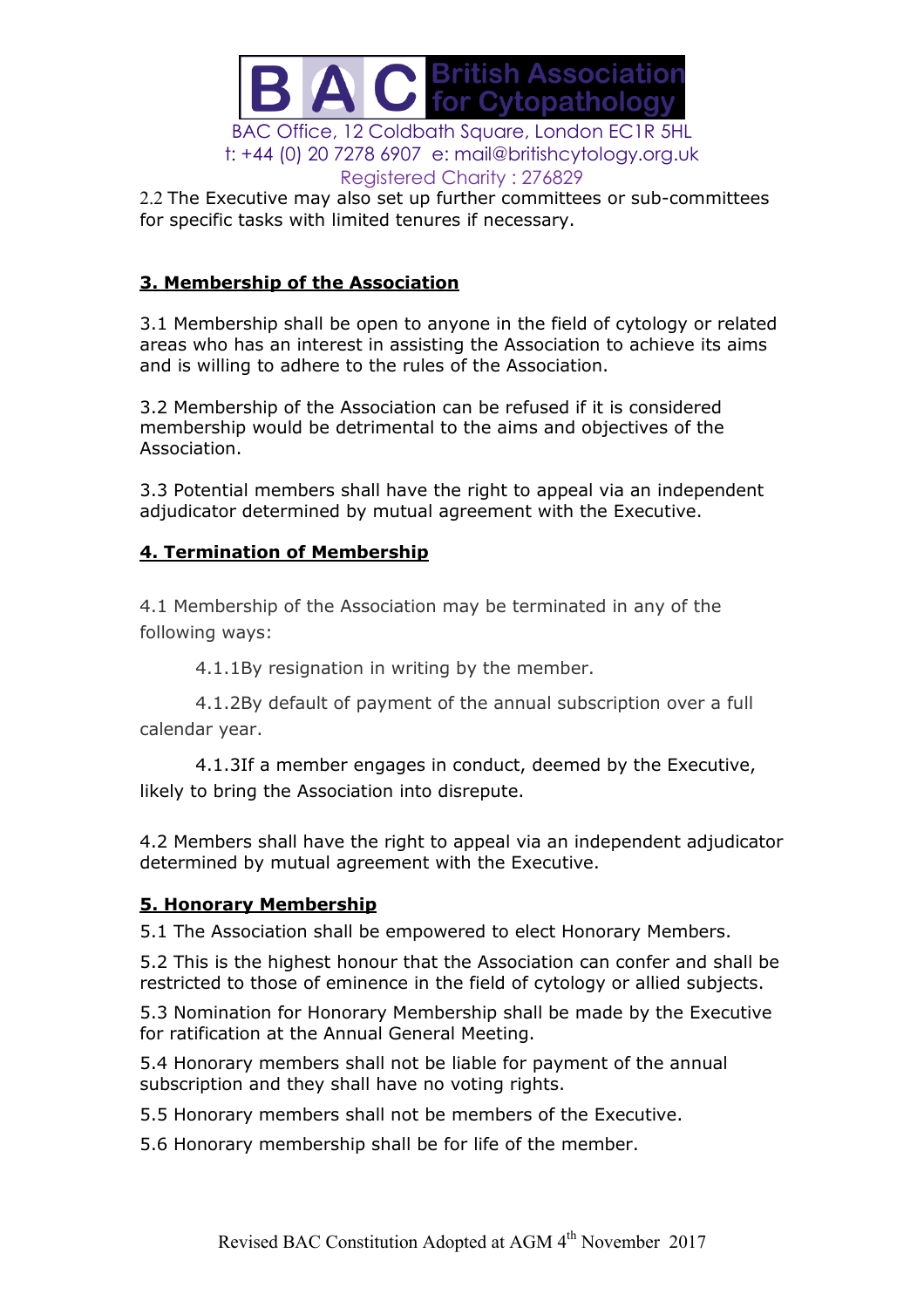

## **6. The Executive**

6.1 The Association shall have an Executive consisting of 12 elected members excluding the President (i.e. 13 in total).

6.2 A minimum of 4 of these will be non-medically qualified persons actively practicing in the field of cytology.

6.3 A minimum of 4 of these will be medically qualified persons actively practicing in the field of cytology.

6.4 If the above representation cannot be achieved after seeking nominations for election to the Executive, the Executive may seek to amend these numbers temporarily until the figures can be achieved by election to the Executive.

6.5 The members of the Executive are the Trustees of the Association in relation to its status as a registered charity.

## **7. Standing Officers**

7.1 The 4 Standing Officers of the Association will be:

7.1.1 The President

7.1.2The Chairman The Chairman will be the President elect.

- 7.1.3 The Treasurer
- 7. 1.4 The Secretary

7.2 These standing officers are elected by the members of the Executive from within the Executive. Each may hold the post for three years, but may re-stand for other terms of similar time if agreed at Executive meetings.

7.3 No one person may hold more than one of these positions within the Executive at any one time.

7.4 The outline job descriptions for the standing officers is attached in Appendix A.

## **8. Election of members to the Executive**

8.1. The Honorary Secretary shall send nomination papers to all members of the Association at least three months before the AGM.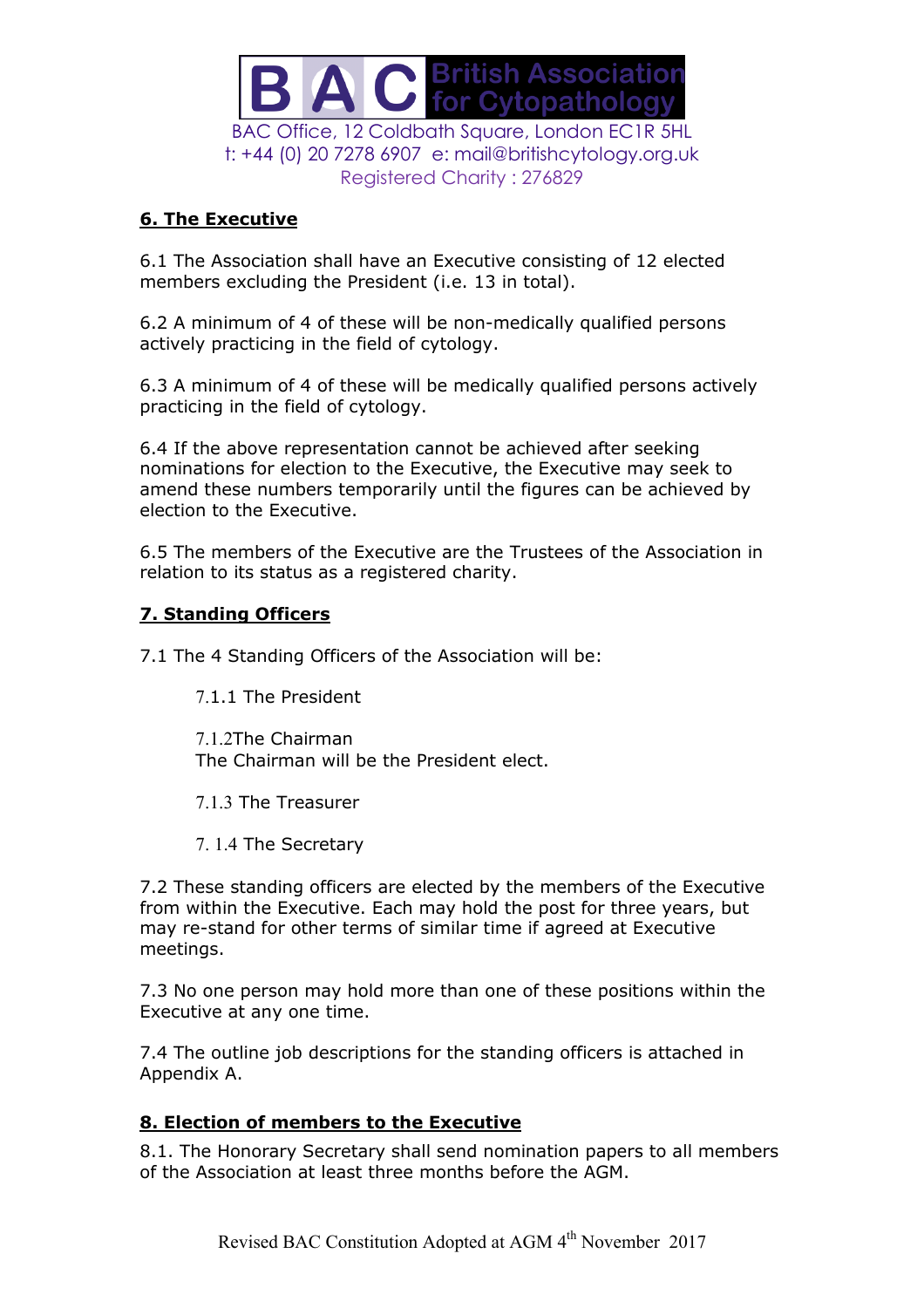

8.2. Nominations, proposed and seconded by members of the Association and indicating willingness to serve should be returned to the Honorary Secretary within one month.

8.3. If more expressions of interest are received than vacancies arising on the Executive, then the Honorary Secretary shall circulate ballot papers not less than one month before the AGM.

8.4. The ballot shall be counted at the AGM; members unable to attend shall be responsible for ensuring that their ballot papers reach the Honorary Secretary in time to be taken to the meeting.

8.5 The nomination(s) with the highest votes cast will be elected to the vacant Executive post(s).

#### **9. Election of office bearers**

9.1. The Honorary Secretary shall send nomination papers to all members of the Executive at least two months before the Executive meeting prior to the AGM.

9.2. In the event of the need for a ballot, the Honorary Secretary shall send ballot papers to all members of the Executive at least three weeks before the Executive Meeting.

9.3. In the event of there being more than two nominations for any office and if no candidate is given more than a 50 per cent majority at the first ballot there shall be a second ballot in the Executive excluding the candidate with the lowest number of votes. This shall continue until one candidate has a majority of more than 50 per cent. In the event of two candidates receiving an equal number of votes there will be one further ballot. If the candidates remain tied the Chairman will exercise a casting vote.

## **10. Additional Roles**

10.1 There will also be the following roles, which will be held by members of the Executive.

10.2. Chair of the Education Committee.

10.2.1 The Chair of the Education committee must be actively practising in cytology.

10.2.2 The Continuing Education Officer shall be a member of the Education committee.

10.3 . Chair of the Publications and Website Committee. The Editors of *Cytopathology* and *SCAN* will be members of the Publications and Website committee.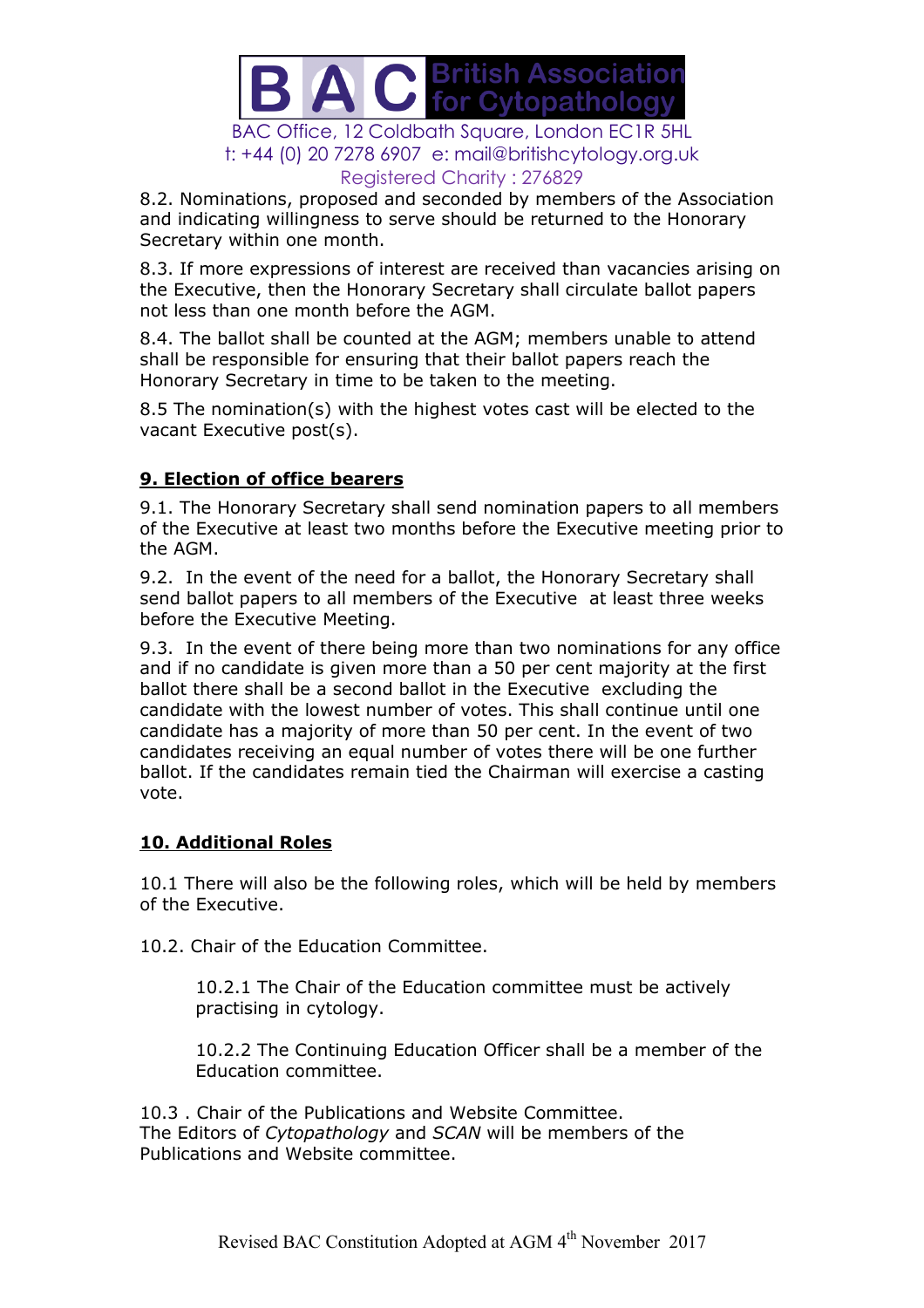

10.4 . Chair of the Membership Committee.

10.5 . Chair of the Meetings Committee. The Chair of the Meetings committee will also be the BAC meeting secretary.

10.6 . Chair of the Research and Development Committee.

10.7 When necessary, one person may hold more than one of these positions within the Executive at any one time.

10.8 A standing officer may, in addition to their standing officer duties, hold one of these roles.

10.9 The Executive will invite the following representation.

Representative from the IBMS.

Representative from the RCPath.

Chair of the English NHSCSP Laboratory CPG.

If these representatives are not current members of the Executive they may be co-opted

10.10 The following individuals will normally report to the Executive through the Publications and Website subcommittee or the meetings subcommittee but may attend meetings of the Executive when required.

Editor of Cytopathology Editor of SCAN Website Lead Commercial representative

## **11. Co-opting**

11.1 The Executive may also approach suitably qualified and experienced professional colleagues from within the field of cytology and related areas to become co-opted members of the Executive or of a Committee for a specific task and specific tenure.

11.2 These co-opted members may be expected to attend Executive and/or Committee meetings as is necessary to fulfil their specific role and duties.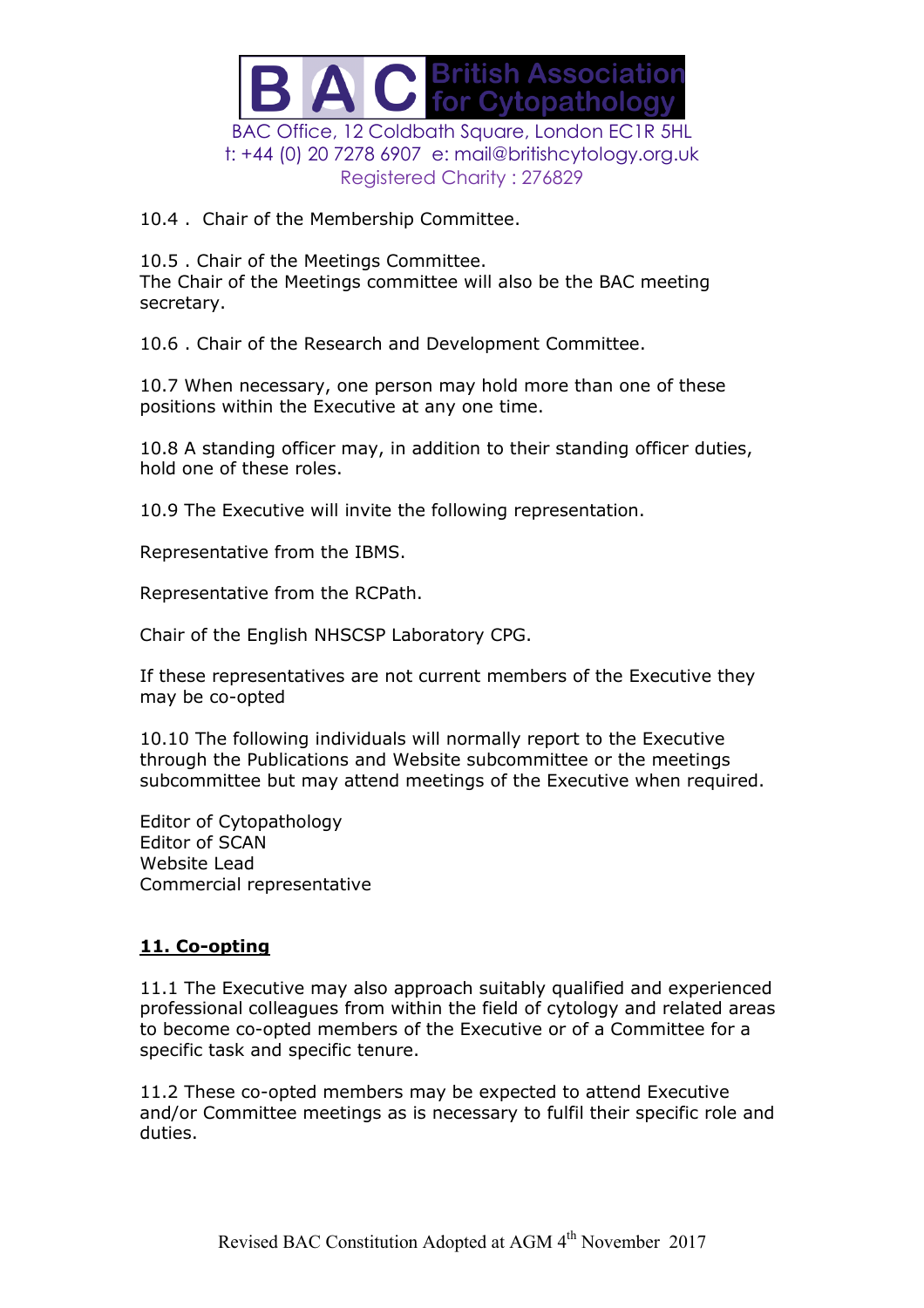

11.3 Co-opted members of the Executive will not have voting rights with respect to the ordinary workings of the Executive.

11.4 The Executive may wish to co-opt Executive members that are standing down, if all parties are agreeable, to allow for better continuity of Executive roles and development of new leads for these roles.

## **12. Tenure of Executive Members**

12.1 All members of the Executive will be elected for a period of three years running from AGM to AGM.

12.2 At the end of this tenure they are required to retire from the Executive but have the option of immediately re-standing for election on to the Executive.

12.3 If at the end of their tenure they are serving in one of the standing officer roles on the Executive and are subsequently re-elected they may, with the agreement of the Executive, continue for a further 3 years in that role.

12.4 The maximum number of consecutive terms that any member of the executive can be elected for is 4 i.e. twelve years.

12.5 The President and Chairman (as President elect) are exempt from these tenure times. He/she will sit on the Executive for three years from the point of election to the post of President irrespective of whether his/her normal three year, or in total 12 year, tenure has elapsed.

## **13. Meetings**

13.1 Executive meetings

13.1.1 The Executive shall meet at least three times a year. Meetings shall enable the Executive to discuss actions and monitor progress to date, and to consider future developments.

13.1.2 All Executive members shall be given at least twenty eight (28) days' notice of each Executive meeting, except in the case of an emergency meeting.

13.1.3 Two-thirds of Executive members (i.e. 8) must be present in order for a meeting to be quorate.

13.1.4 Either the President or Chairman must be present for the meeting to be quorate.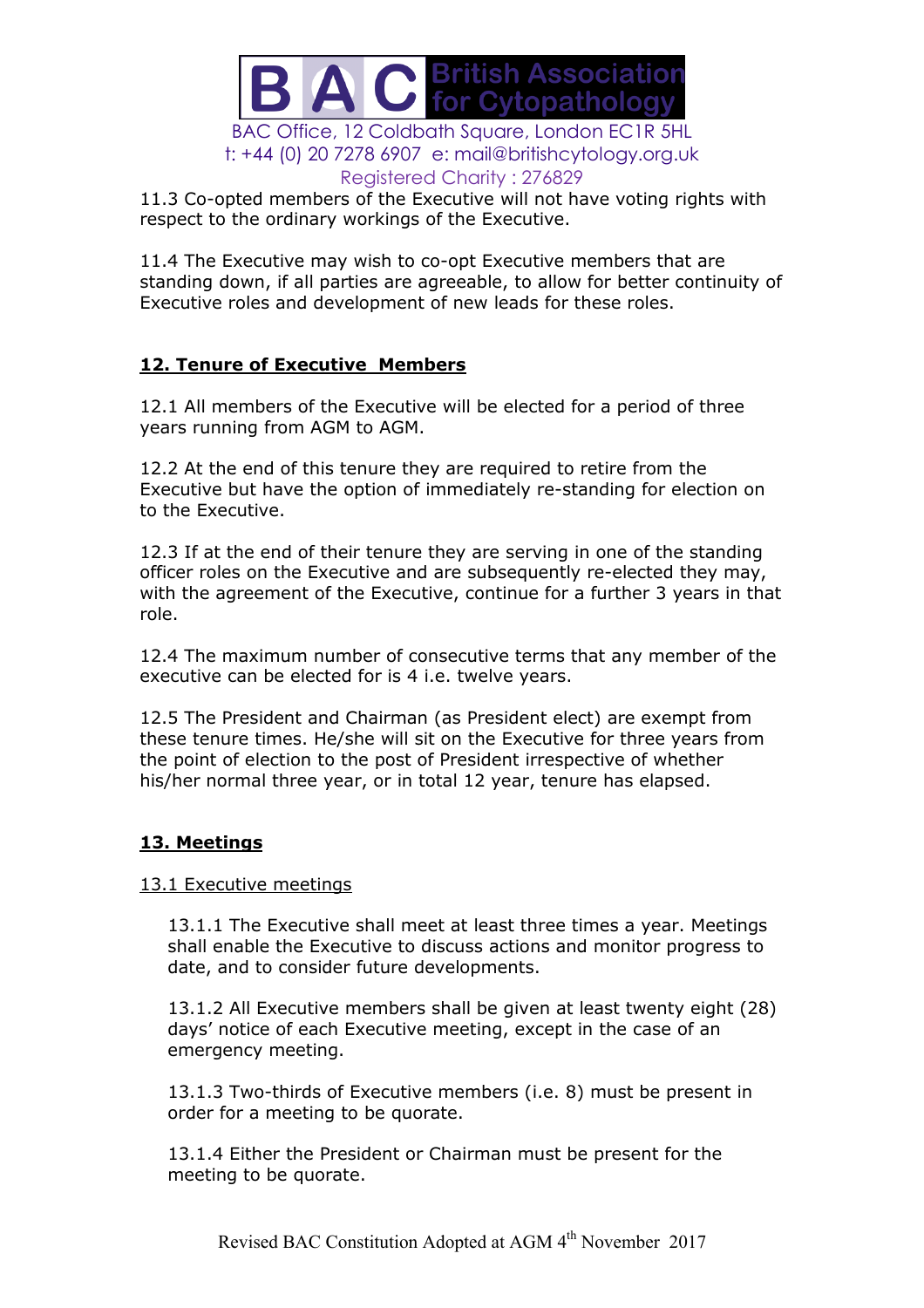

13.1.5 It is expected that all members of the Executive will attend at least 50% of meetings during their tenure.

13.1.6 It shall be the responsibility of the Chairman to chair all meetings or a designated deputy in his/her absence.

13.1.7 All meetings must be minuted by the Secretary or a designated deputy in his/her absence.

13.1.8 In the unlikely event of the Executive putting a matter to a vote within the Executive, and the Executive being tied, then the President will have the deciding vote.

#### 13.2 Annual General Meetings

13.2.1 There will be an Annual General Meeting (AGM) each year.

13.2.2 The AGM shall take place during the Annual Scientific Meeting (ASM) or at any event deemed suitable by the Executive.

13.2.3 The President shall chair the AGM or in their absence the Chairman.

13.2.4At least twenty eight (28) days' notice must be given before the AGM takes place.

13.2.5 All members of the Association are entitled to vote at the AGM. The Chairman shall cast all proxy votes on behalf of any members taking up this right. Voting shall be made by a show of hands on a majority basis. In the case of a tied vote, the President shall have the deciding vote.

13.2.6 A quorum for the AGM shall be at least two of the Standing Officers and 25 members of the Association.

13.2.7 An attendance register will be kept.

#### 13.3 Extra-ordinary General Meetings

13.3.1 Any other General Meeting shall be called an Extra-Ordinary General Meeting (EGM).

13.3.2 An EGM can be convened by the Executive or at the request of 25 members of the Association.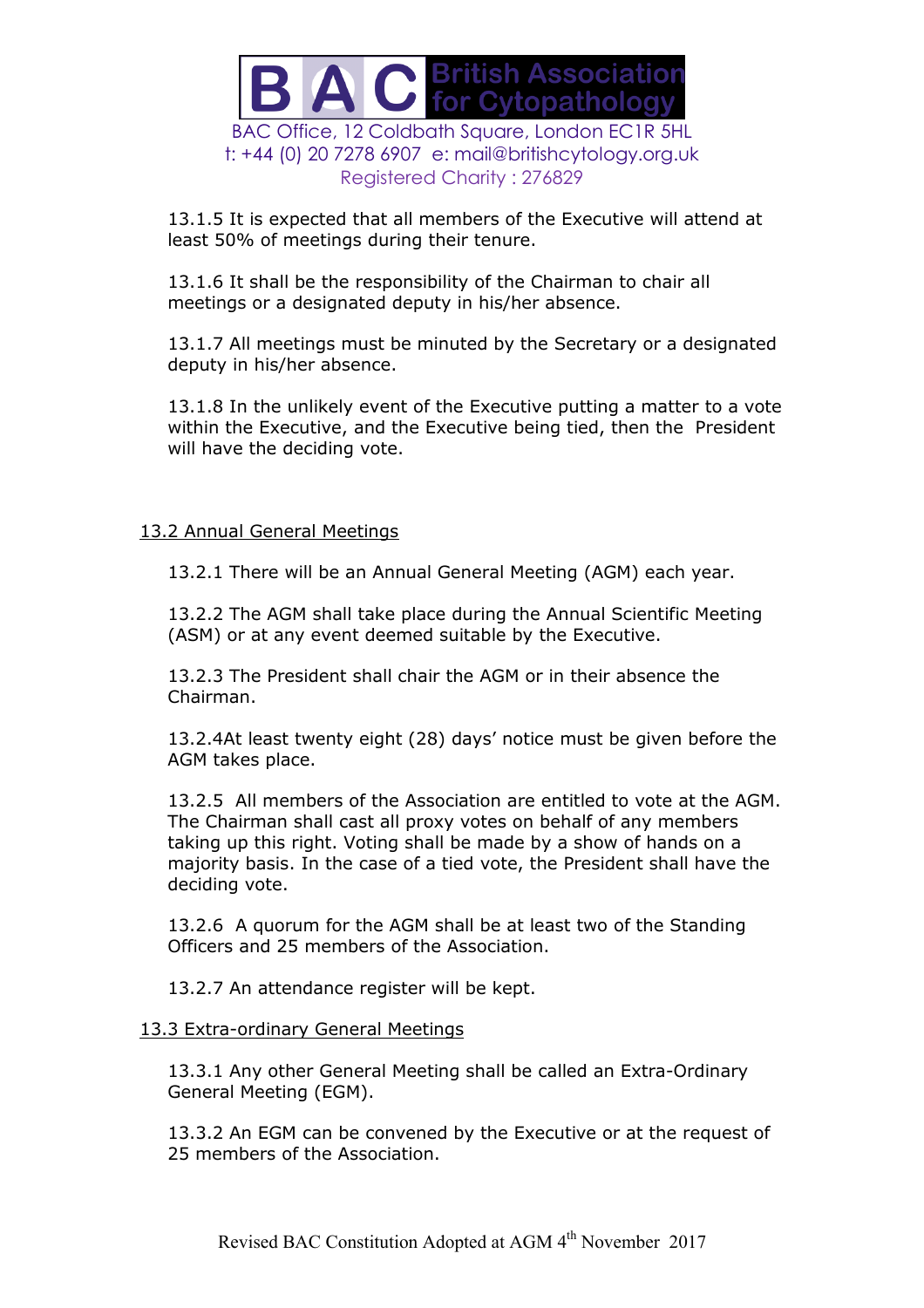

13.3.3 The Secretary shall give notice and circulate the Agenda at least 28 days before an EGM.

13.3.4 A quorum for the any EGM shall be at least two of the Standing Officers and 25 members of the Association.

13.3.5 The President shall chair the EGM or in their absence the Chairman.

## **14. Finance**

14.1 The accounting year for the Association shall run from the  $1<sup>st</sup>$ April to the  $31<sup>st</sup>$  March.

14.2 Any money acquired by the Association, including membership fees, donations, contributions and bequests shall be paid into an account operated by the Executive in the name of the Association. All funds must be applied to the aims and objectives of the Association and for no other purpose.

14.3 Bank accounts shall be opened in the name of the Association. The President, Chairman, Treasurer and Secretary shall be authorised signatories to the Association's bank accounts.

14.4 Any income/expenditure shall be the responsibility of the Treasurer who will be accountable to ensure funds are utilised effectively and that the Association remains financially viable. Official accounts shall be maintained, and will be examined annually by an independent qualified auditor who is not a member of the Association.

14.5 Annually prior to the commencement of the financial year the Treasurer will recommend membership fees for that year, which will be applied, subject to ratification by the Executive.

14.6 An annual financial report including accounts shall be presented at the AGM.

#### **15. Alteration to the aims and objectives, this clause and the dissolution provisions**

15.1 Any changes to the aims and objectives, this clause and the dissolution provisions must be agreed by a simple majority vote (greater than 50%) at an AGM.

15.2 In the case of a tied vote, the President shall have the deciding vote.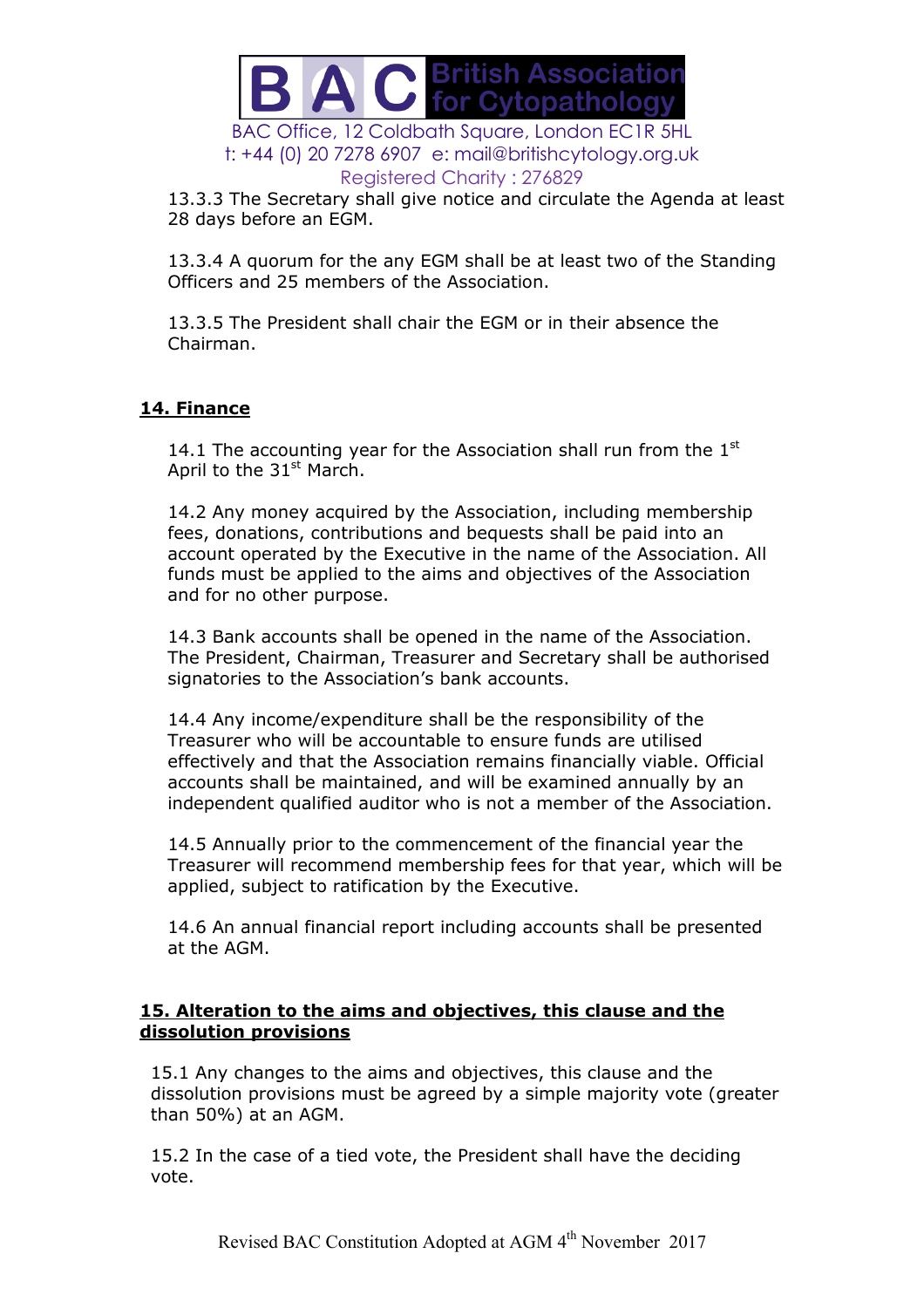

15.3 Proposed amendments to aims and objectives, this clause and the dissolution provisions of the Association must be conveyed to the Secretary in writing.

15.4 No amendments can be made to aims and objectives, this clause and the dissolution provisions without approval from the charity commissioners.

15.5 No amendments can be made to aims and objectives, this clause and the dissolution provisions that would jeopardise the charitable status of the Association

15.6 The trustees can amend the administrative clauses.

## **16. Dissolution of the Association**

16.1 The Association can only be dissolved by a two-thirds majority vote of the membership in favour of such an action.

16.2 The assets after settling all outstanding debts shall be given to a charity in the United Kingdom with similar aims and ideals as the Association, or one that is in keeping with the general aims and objectives of the Association. The final decision to be approved by the Executive.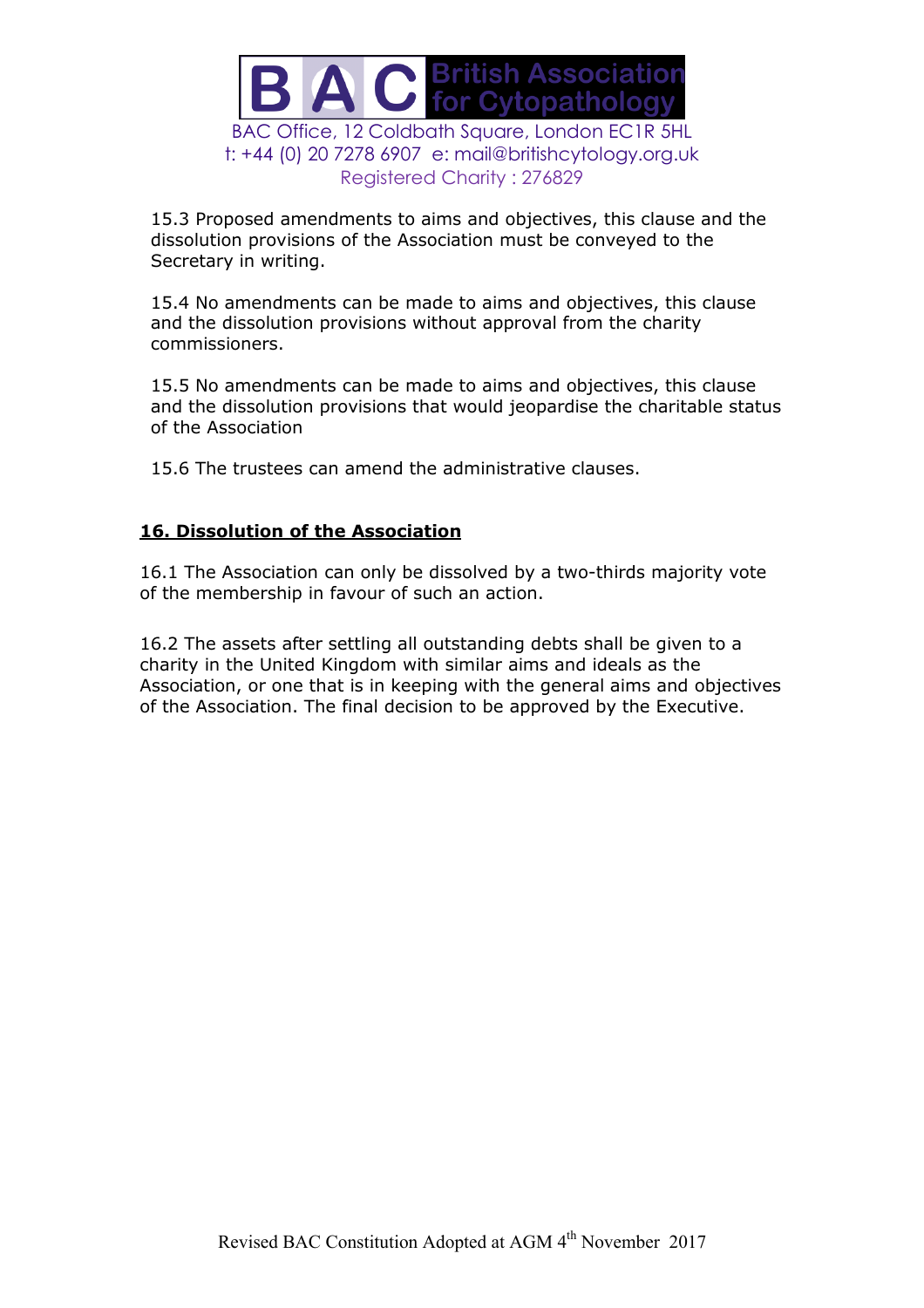

APPENDIX A

# **B A C British Association**

# **BAC President**

This document outlines the expected role of the President of the British Association for Cytopathology (BAC).

The BAC President acts as the figure-head lead for the BAC, and is elected by and from the Executive in line with the BAC Constitution.

The President helps sets the tone and direction of travel for the BAC, in consultation with other Executive colleagues. If this Executive Officer is felt not to be fulfilling this role by the Chairman and other Executive Officers then, with formal discussion and agreement of the Executive, they can be removed from this role.

The main roles include:

Close working with all members of the Executive with all matters relevant to the BAC

Membership of all BAC subgroups

Often acts as a point of contact by BAC members, and external bodies Dealing with ad hoc queries which may require re-directing to other better placed Executive members

Chair BAC Annual General meetings

Agree agenda with other Executive members for BAC Executive meetings Represent BAC at internal and external meetings (e.g. EFCS) as necessary Involved in BAC contract discussions with other Executive colleagues (e.g. IBMS, Wiley)

Regular contributor to SCAN and website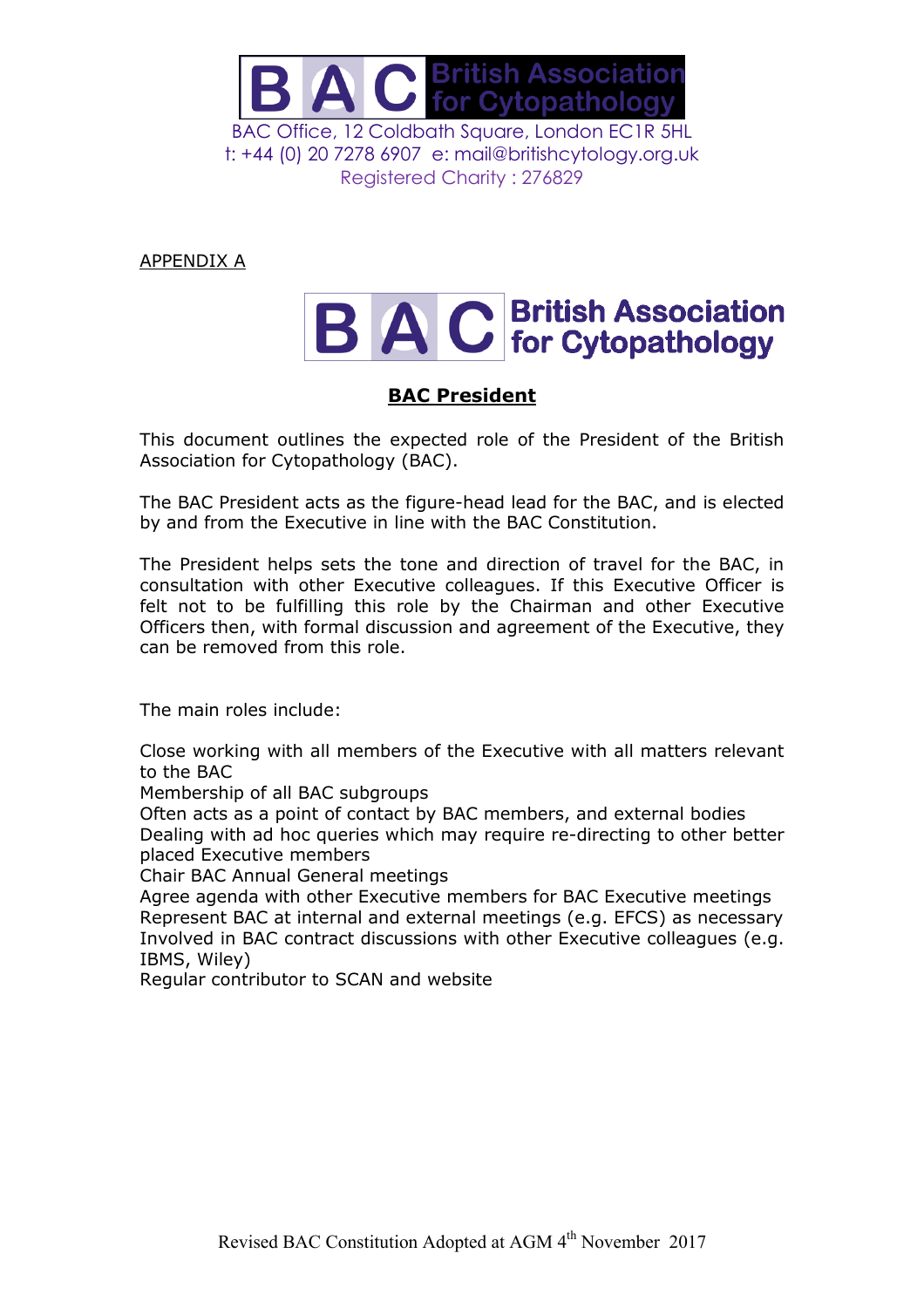

# **B A C British Association**

# **BAC Chairman**

This document outlines the expected role of the Chairman of the British Association for Cytopathology (BAC).

The BAC Chairman acts as the Executive lead for the BAC, and is elected by the Executive in line with the BAC Constitution.

The Chairman largely sets the tone and direction of travel for the BAC, in consultation with other Executive colleagues. If this Executive Officer is felt not to be fulfilling this role by the President and other Executive Officers then, with formal discussion and agreement of the Executive, they can be removed from this role.

The main roles include:

Close working with all members of the Executive with all matters relevant to the BAC

Membership of all BAC subgroups

Often acts as a point of contact by BAC members, and external bodies Dealing with ad hoc queries which may require re-directing to other better placed Executive members

Chair BAC Executive meetings

Agree agenda with other Executive members for BAC Executive meetings Represent BAC at internal and external meetings (e.g. EFCS) as necessary Involved in BAC contract discussions with other Executive colleagues (e.g. IBMS, Wiley)

Regular contributor to SCAN and website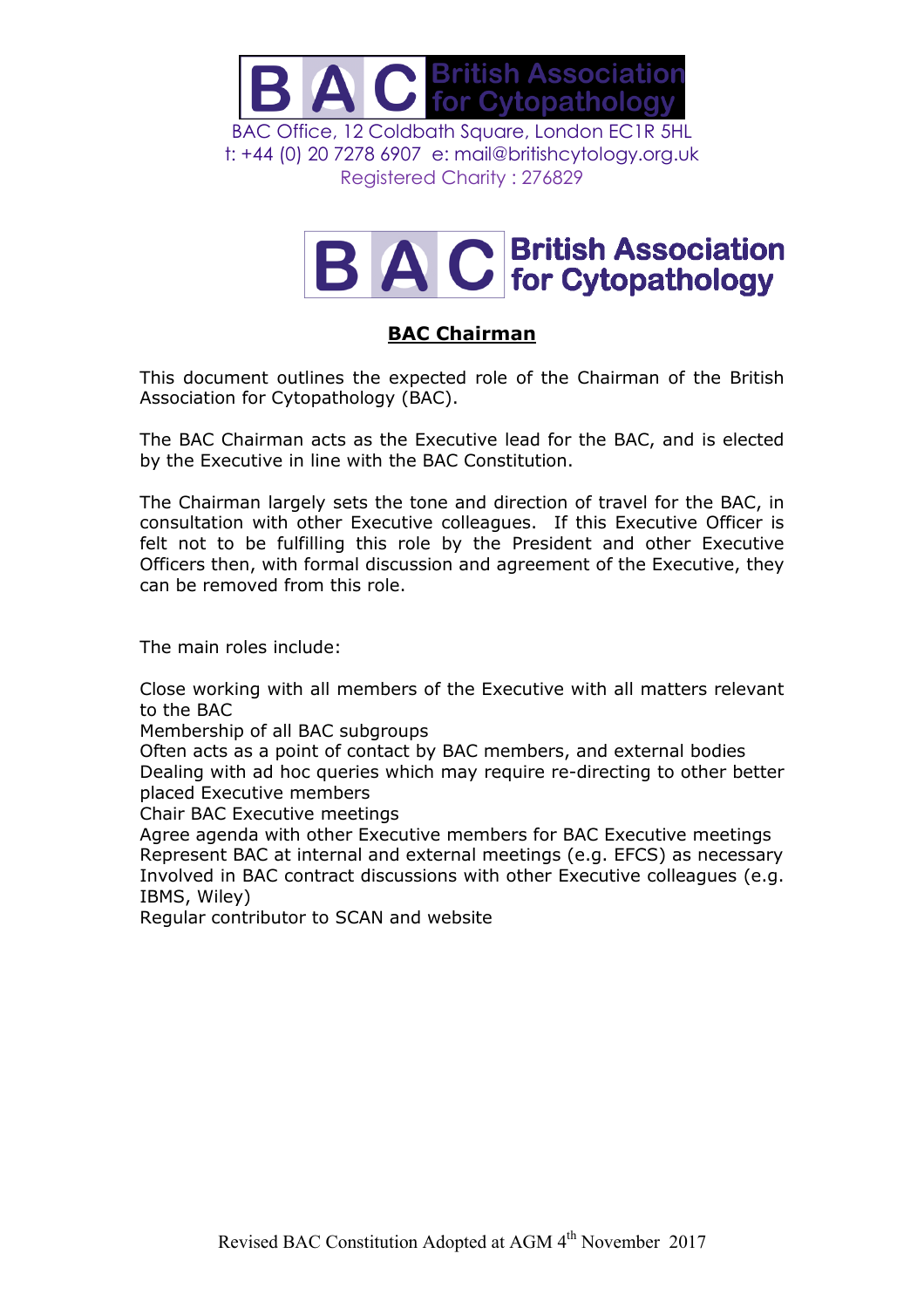

# **B A C British Association**

# **BAC Secretary**

This document outlines the expected role of the Honorary Secretary of the British Association for Cytopathology (BAC).

The BAC Secretary is elected by the Executive in line with the BAC Constitution.

The Secretary largely co-ordinates activities for the BAC, in consultation with the BAC Administrator and other Executive colleagues. If this Executive Officer is felt not to be fulfilling this role by the Chairman and President then, with formal discussion and agreement of the Executive, they can be removed from this role.

The main roles (but not exclusively) include:

Close working with all members of the Executive with all matters relevant to the BAC

Close working with BAC Administrator to ensure smooth running of the Association

Remind Executive members of outstanding Action points

Membership of specified subgroups

Acts as a point of contact for BAC members and external bodies (e.g. NICE)

Dealing with ad-hoc queries and re-directing to other better placed Executive or co-opted members as required

Agree agenda and papers with other Executive members for BAC Executive meetings and AGM

Take notes to support minute taking during BAC Executive meetings and AGM, check and amend minutes as required

Liaise with BAC Administrator to organise any Executive elections

Represent BAC at internal and external meetings as necessary

Involved in BAC contract discussions with other Executive colleagues (e.g. IBMS)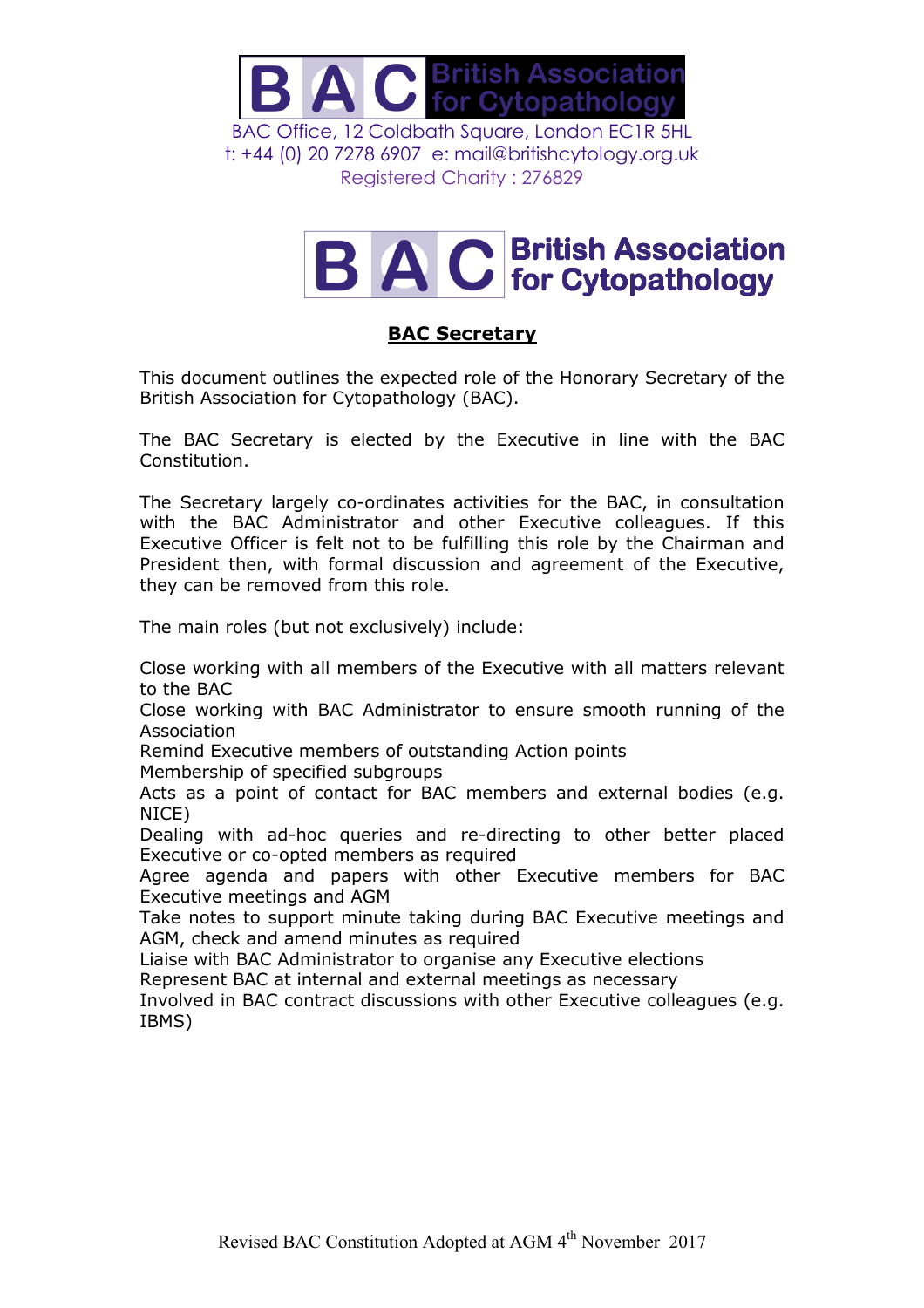

# **B A C** British Association

## **Treasurer**

This document outlines the expected role of the Treasurer of the British Association for Cytopathology (BAC). The Treasurer has a responsibility for the overview of the financial management of the BAC and will work closely with the rest of the Executive to safeguard the BAC's finances. If this Executive Officer is felt not to be fulfilling this role by the Chairman and President then, with formal discussion and agreement of the Executive, they can be removed from this role.

## **General Financial Oversight**

- □ Oversee and present budgets, accounts and financial statements to the Executive
- $\Box$  Liaise with the Executive about financial matters
- $\Box$  Ensure that appropriate financial systems and control are in place
- $\Box$  Ensure that record-keeping and accounts meet the needs of the BAC and the Charity Commission
- $\Box$  Ensure that the use of funds meets with the needs of the BAC and Charity Commission
- $\Box$  Ensure compliance with relevant legislation

#### **Financial Reporting**

- $\Box$  Present regular reports on the BAC's financial position
- $\Box$  Prepare accounts for audit and liaise with auditor as required
- □ Present accounts at AGM
- □ Advise on the BAC's reserves and investment policy

#### **Banking, book-keeping and record-keeping**

- □ Manage bank account/s
- $\Box$  Set up appropriate systems for book-keeping, payments and **lodgements**
- □ Ensure that everyone handling money keeps proper records and documentation

#### **Control of fixed assets and stock**

- □ Ensure proper records are kept
- $\Box$  Ensure required insurance is in place